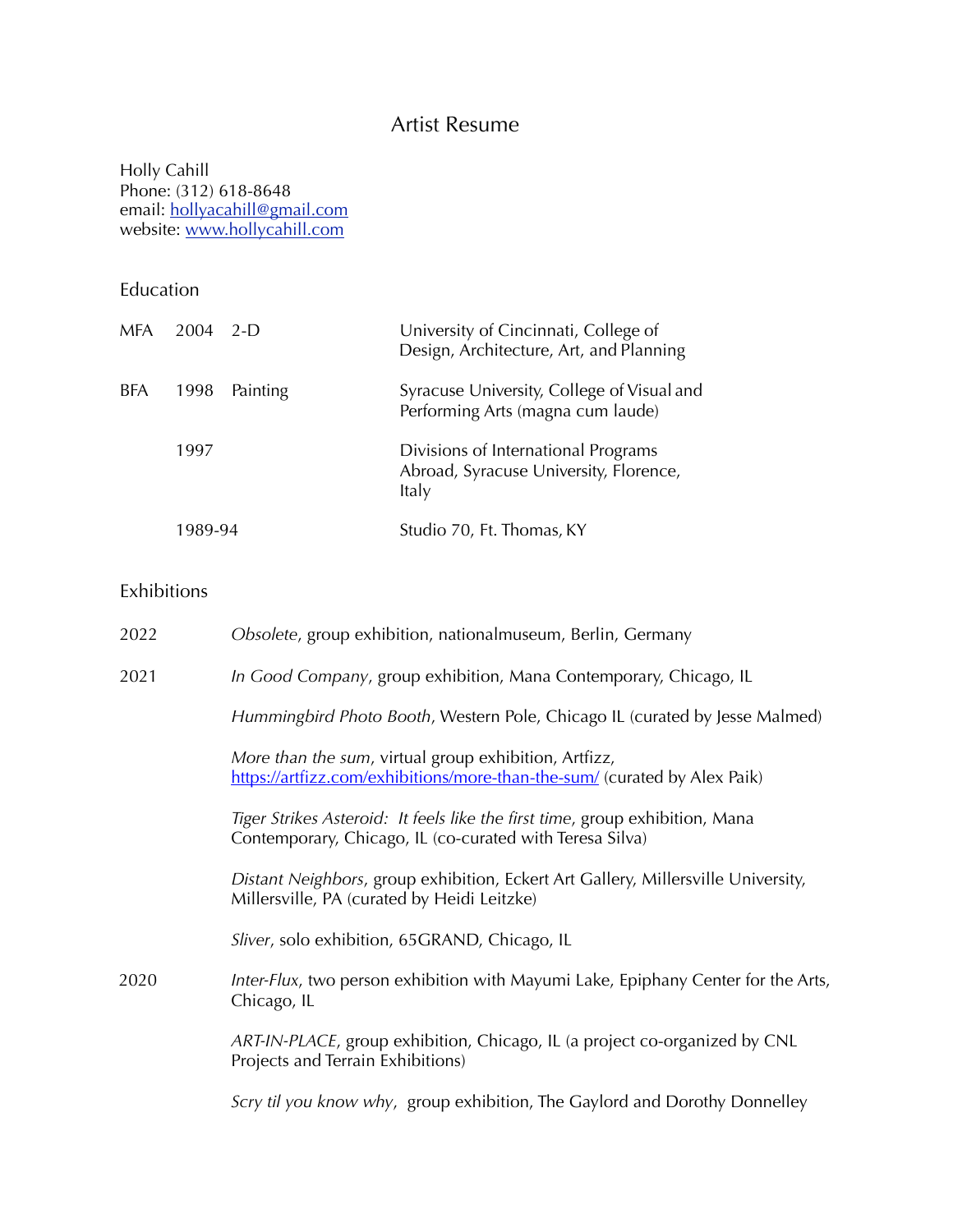|      | Foundation, Chicago IL (curated by Meg T. Noe)                                                                                                                                                                                                                                 |
|------|--------------------------------------------------------------------------------------------------------------------------------------------------------------------------------------------------------------------------------------------------------------------------------|
| 2019 | In the mud and slush of opinion and tradition, the body becomes landscape and I<br>become a transparent eyeball, two person exhibition with Kushala Vora, Chicago<br>Artists Coalition, Chicago, IL (curated by Alexis Brocchi)                                                |
|      | Survey 1, group exhibition, Chicago Artists Coalition, Chicago, IL (curated by<br>Alexis Brocchi, Elliot J. Reichert, and Jeff Robinson)                                                                                                                                       |
|      | Alternative Space: a simulated art fair, group exhibition, Heaven Gallery,<br>Chicago, IL                                                                                                                                                                                      |
|      | Eternal Recurrence, group exhibition, The Annex @ Spudnik Press Cooperative,<br>Chicago, IL                                                                                                                                                                                    |
| 2017 | Piezo, group exhibition, DEMO Project, Springfield, IL (curated by Teresa Silva)                                                                                                                                                                                               |
| 2016 | Open Range, group exhibition, Woskob Family Gallery, Pennsylvania<br>State University, State College, PA (curated by Carl Baratta, Rachael<br>Gorchov, and Michelle Wasson)                                                                                                    |
|      | The Annual: SHOWROOM, group exhibition, Chicago Artists Coalition, Chicago,<br>IL (curated by Edra Soto)                                                                                                                                                                       |
| 2015 | Brandon Alvendia: The Great Good Place, a collaborative exhibition of artist<br>run spaces, D Gallery participant, Threewalls, Chicago, IL                                                                                                                                     |
| 2014 | Painting Alumni Retrospective, group exhibition, 914 Works, Syracuse University,<br>Syracuse, NY                                                                                                                                                                               |
|      | Szalon, group exhibition, Reva and David Logan Center for the Arts, University of<br>Chicago, Chicago, IL (curated by Monika Szewczyk)                                                                                                                                         |
|      | Bare Bones, group exhibition, The Franklin, Chicago, IL                                                                                                                                                                                                                        |
| 2013 | Light Switch Puzzle, solo exhibition, D Gallery, Columbia<br>College, Chicago, IL                                                                                                                                                                                              |
|      | Pleinairism, group exhibition, Walter Phillips Gallery, The Banff Centre,<br>Banff, Canada (curated by Kitty Scott)                                                                                                                                                            |
| 2012 | As A Beet, The Child Alberta Said Red, As A Cherry, The Child Alberta Said Red,<br>As A Poppy, The Child Alberta Said Red, As A Rose, The Child Alberta Said Red,<br>As Blood, The Child Alberta Said Red, group exhibition, Studio CR 210, The<br>Banff Centre, Banff, Canada |
| 2011 | PERFORMA 11, Fluxus Weekend, A Project by Philip Von Zweck presented<br>by Invisible-Exports, limited print edition, New York, NY                                                                                                                                              |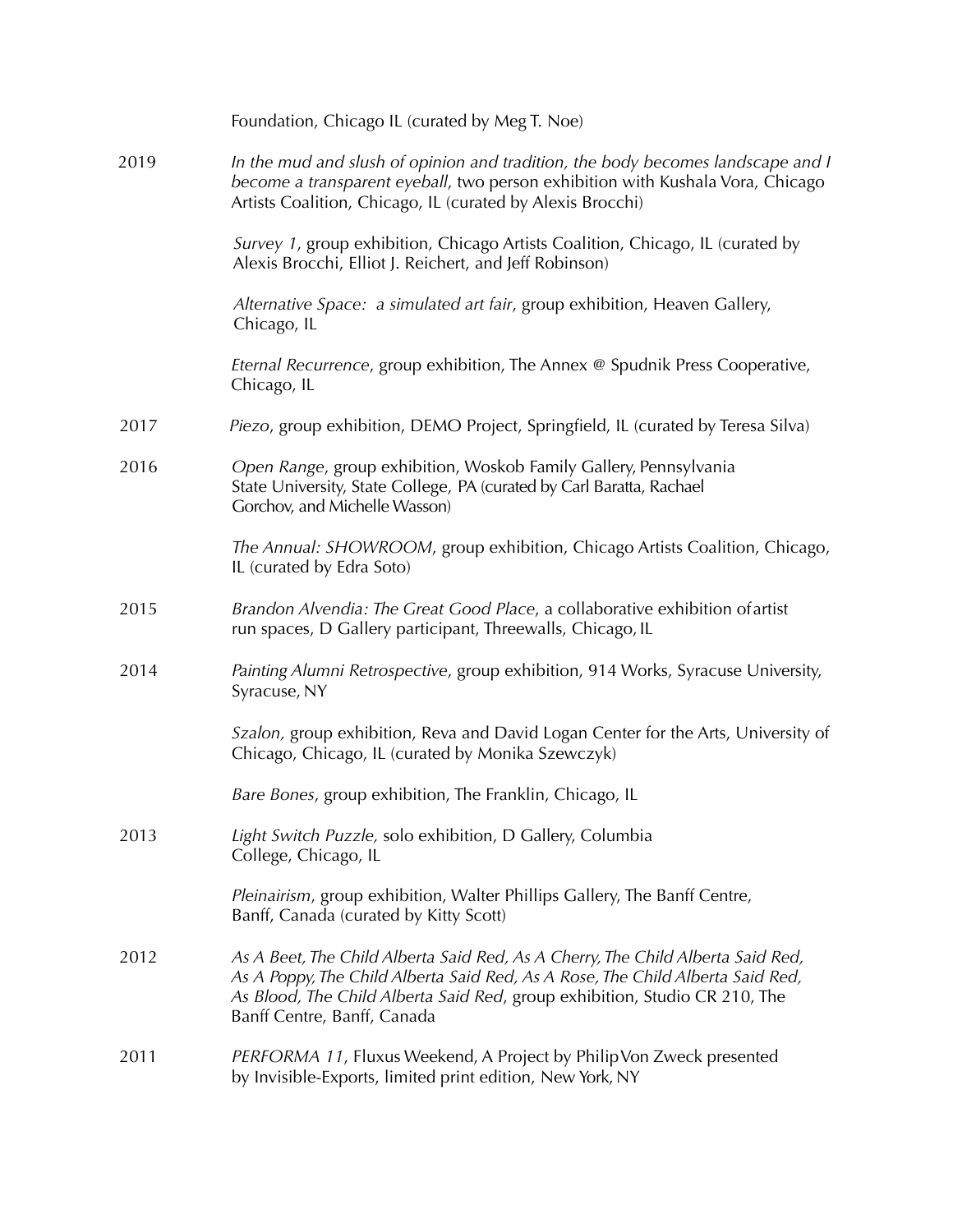|      | Signs on the Road, group exhibition, Curatorial Research Lab, Winkleman Gallery,<br>New York, NY                                                                                 |
|------|----------------------------------------------------------------------------------------------------------------------------------------------------------------------------------|
|      | Regard/Resist/React, group exhibition, Visual Arts Gallery, Governors<br>State University, University Park, IL (curated by Susan Aurinko)                                        |
| 2010 | Art Loop Open, juried group exhibition, Block 37, Chicago, IL                                                                                                                    |
| 2009 | Stemming the Tide, group exhibition, Gallery Salveo, The Health Foundation<br>of Greater Cincinnati, Cincinnati, OH (curated by Steven Clark)                                    |
|      | (Re)Collect, group exhibition, Hyde Park Art Center, Chicago, IL (curated<br>by Francesca Wilmott)                                                                               |
| 2007 | Waiting Room Project Space Mobile Exhibition, roving group exhibition in<br>conjunction with venues including the Betty Rymer Gallery & the Hyde Park<br>Art Center, Chicago, IL |
|      | Constellation: A Faculty Show, Hyde Park Art Center, Chicago, IL                                                                                                                 |
|      | Inspiring Change: Raising Awareness for Global Warming, group exhibition, Space<br>900, Chicago IL                                                                               |
| 2006 | Material Science, faculty exhibition, Hyde Park Art Center, Chicago, IL                                                                                                          |
|      | Intersecting, three-person exhibition, Mars Gallery, Chicago, IL                                                                                                                 |
| 2005 | Natural Abstraction, group exhibition, Gallery Salveo, The Health Foundation<br>of Greater Cincinnati, Cincinnati, OH (curated by Steven Clark)                                  |
|      | Exposed to the Elements, group exhibition, The Foundation Gallery, Cincinnati,<br>OH (curated by Steven Clark)                                                                   |
|      | 6" x 6", Northern Kentucky University Gallery, Fine Arts Center,<br>Juror: Cassandra Bussard, Highland Heights, KY                                                               |
| 2004 | Charting the Undercurrent, two-person MFA thesis exhibition, DAAP<br>Galleries, University of Cincinnati, Cincinnati, OH                                                         |
|      | Surfaces, two person exhibition with Sally Harris, 840 Gallery, University of<br>Cincinnati, Cincinnati, OH                                                                      |
|      |                                                                                                                                                                                  |

## Artist-In-Residence

| 2018-19 | Hatch, Chicago Artists Coalition, Chicago, IL |
|---------|-----------------------------------------------|
| 2018    | Spudnik Press Cooperative, Chicago, IL        |
| 2014    | Vermont Studio Center, Johnson, VT            |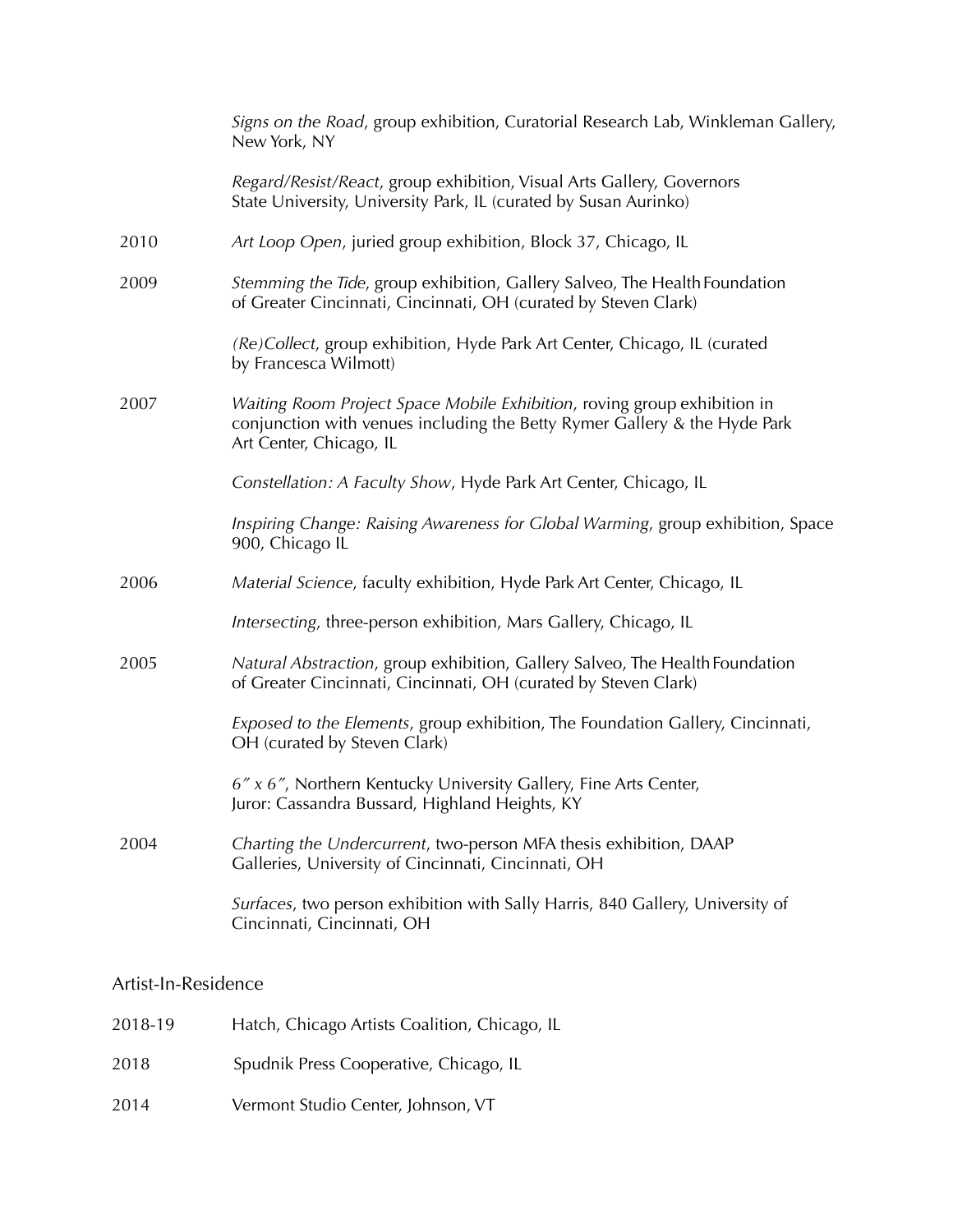| 2013-2014 | 8550 Ohio, Chesterhill, OH                                                                                                  |
|-----------|-----------------------------------------------------------------------------------------------------------------------------|
| 2012      | The Banff Centre, A Paper A Drawing A Mountain, thematic residency with Jan<br>Verwoert and Silke Otto-Knapp, Banff, Canada |
| 2011      | Harold Arts, Doing Do Do, thematic residency with Kelly<br>Kaczynski, Chesterhill, OH                                       |
| 2010      | Ox-Bow, school of art and artist residency, Saugatuck, MI                                                                   |

## Curatorial Projects

| 2022 | LifeLinien, SCOTTY, Berlin, Germany (co-curated with Debra Kayes)                                                                                                                                                                                                                                    |
|------|------------------------------------------------------------------------------------------------------------------------------------------------------------------------------------------------------------------------------------------------------------------------------------------------------|
| 2021 | Tiger Strikes Asteroid: It feels like the first time, group exhibition, Mana<br>Contemporary, Chicago, IL (co-curated with Teresa Silva)                                                                                                                                                             |
| 2020 | Picturing, printable group exhibition, TSA_PDF, Instagram and Facebook                                                                                                                                                                                                                               |
| 2019 | Orbits, a four part concurrent 10 year anniversary group exhibition, Tiger Strikes<br>Asteroid, Chicago, IL/Brooklyn, NY/Philadelphia, PA/Los Angeles, CA (organized<br>with Johanna Braun, Vincent Como, Erin Harmon, Amy Lee Ketchum, Anna Kunz,<br>Amanda Martinez, Alex Paik and Caroline Santa) |
|      | Rebuilding the Present, group exhibition, Weinberg Newton Gallery, Chicago, IL                                                                                                                                                                                                                       |
| 2018 | Waterworld, group exhibition, The Glass Curtain Gallery, Columbia College,<br>Chicago, IL (curated with Zachary Cahill)                                                                                                                                                                              |
| 2017 | Body Switchers, group exhibition for Tiger Strikes Asteroid at Satellite Art Show,<br>Miami, FL                                                                                                                                                                                                      |
|      | Sashay With and Without History, group exhibition, Tiger Strikes Asteroid, Chicago,<br>IL (curated with Zachary Cahill)                                                                                                                                                                              |

#### Lectures/Workshops/Panels

2021 SAIC Sculpture Dialogues, presentation and graduate studio visits with Alex Paik, October 17

> Running the Artist-Run: Tiger Strikes Asteroid, virtual presentation + panel discussion, Mana Contemporary, Chicago IL, August 16

 Guest Mentor Speaker Presentation, Students of Fine Arts Speaker Series, Columbia College, April 25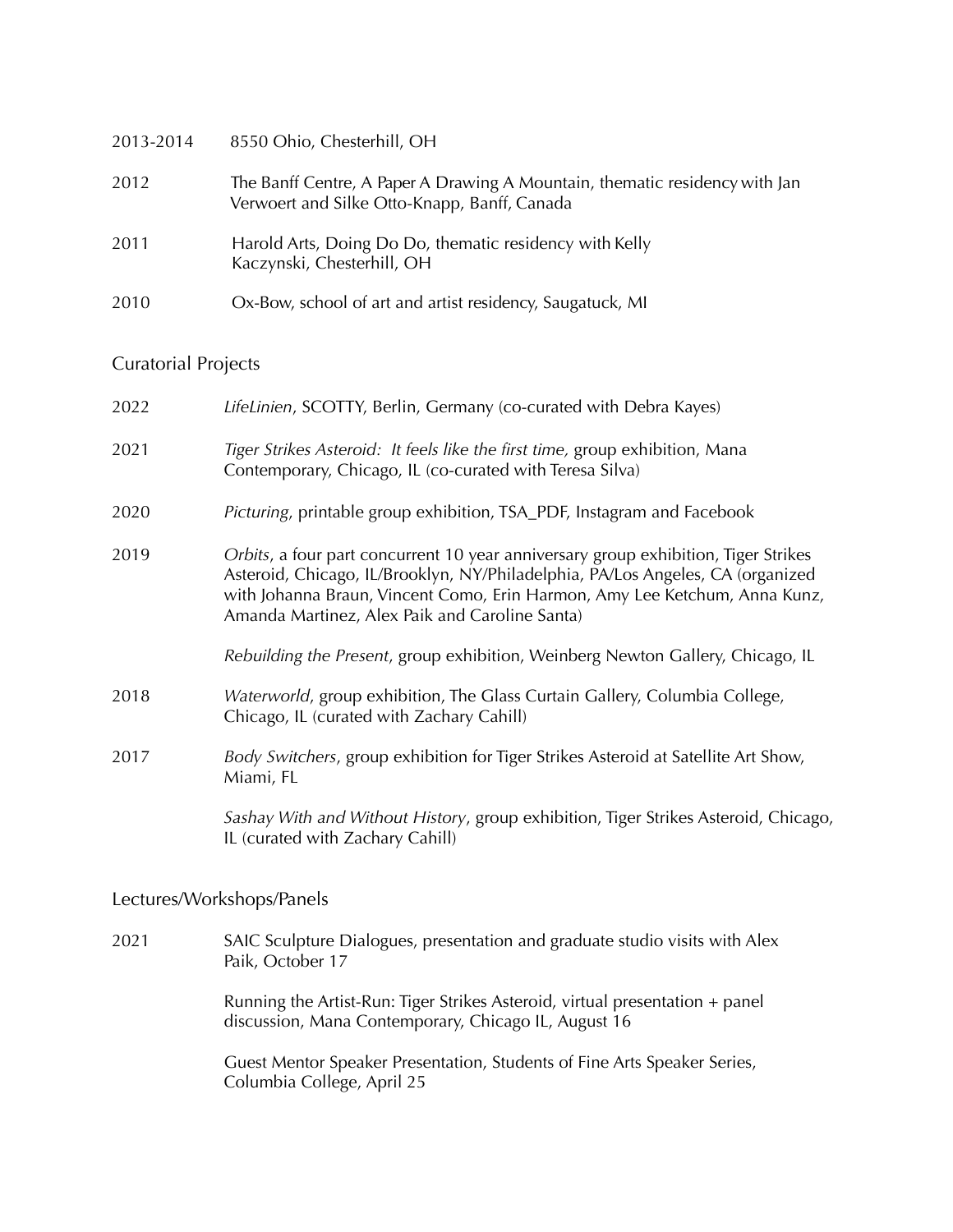|      | Distant Neighbors Gallery Talk, Millersville University, virtual event, April 8                                                                         |
|------|---------------------------------------------------------------------------------------------------------------------------------------------------------|
|      | Visiting Artist Presentation, Arts of Life, Chicago, IL, February 19                                                                                    |
|      | Inter-Flux Exhibition Walkthrough and Artist Discussion with Mayumi Lake<br>and Teresa Silva, Epiphany Center for the Arts, February 9                  |
| 2020 | Visiting Artist Presentation, MFA Seminar, Making Compost: Nonhuman<br>Entanglements in Art Practice, Illinois State University, Normal, IL, February 7 |
| 2019 | Curator's Tour and Workshop, Weinberg Newton Gallery, SAIC Undergraduate<br>Sophomore and Senior Seminars, Chicago, IL, March 5 & 7                     |
| 2018 | Collaborative Practices for Artist-Run Spaces, presenter and panelist,<br>Chicago Artists Coalition, Chicago, IL, May 7                                 |
| 2017 | Newsdesk Conversation with artist, Meg Duguid: Production of an<br>Escalating Crisis, Roman Susan, Chicago, IL, March 25                                |
|      | Visiting Artist Presentation, Introduction to Painting, University of Illinois at<br>Chicago, Chicago, IL, November 8                                   |
| 2015 | Inside\Within Artist Conversations, Gallery D panelist, Threewalls, Chicago,<br>IL                                                                      |

### Bibliography

Bingham Dewart, Lisa, *This Chicago Artist Transforms Scraps Into Dramatic 3D Pieces*, luxe Interiors and Design, April 6, 2022, [https://luxesource.com/holly-cahill-chicago-artist/](https://luxesource.com/holly-cahill-chicago-artist/#.YlhkuC1h10t) [#.YlhkuC1h10t](https://luxesource.com/holly-cahill-chicago-artist/#.YlhkuC1h10t)

Hanna, Noah, *Tiger Strikes Asteroid at Mana Contemporary,* Art Papers, Corruption, Fall 2021, pg.49

Bad at Sports, Teresa Silva, Holly Cahill, and Tiger Strikes Asteroid, podcast, September 9, 2021

Samantha Foster, Member Interview Series: Holly Cahill, Spudnik Press Cooperative, August 2, 2021, <https://www.spudnikpress.org/2021/08/member-interview-series-holly-cahill/>

Emma Smit, "It feels like the first time, A Sensory Vessel of Art and Design," Metal Magazine, August, 2021

S. Nicole Lane, "Tiger Strikes Asteroid comes together in 'It feels like the first time' and the massive survey of artists does it well," Chicago Reader, June 24, 2021

Top V. Weekend Picks: Tiger Strikes Asteroid: It feels like the first time, Visualist Chicago, Bad at Sports, May 20, 2021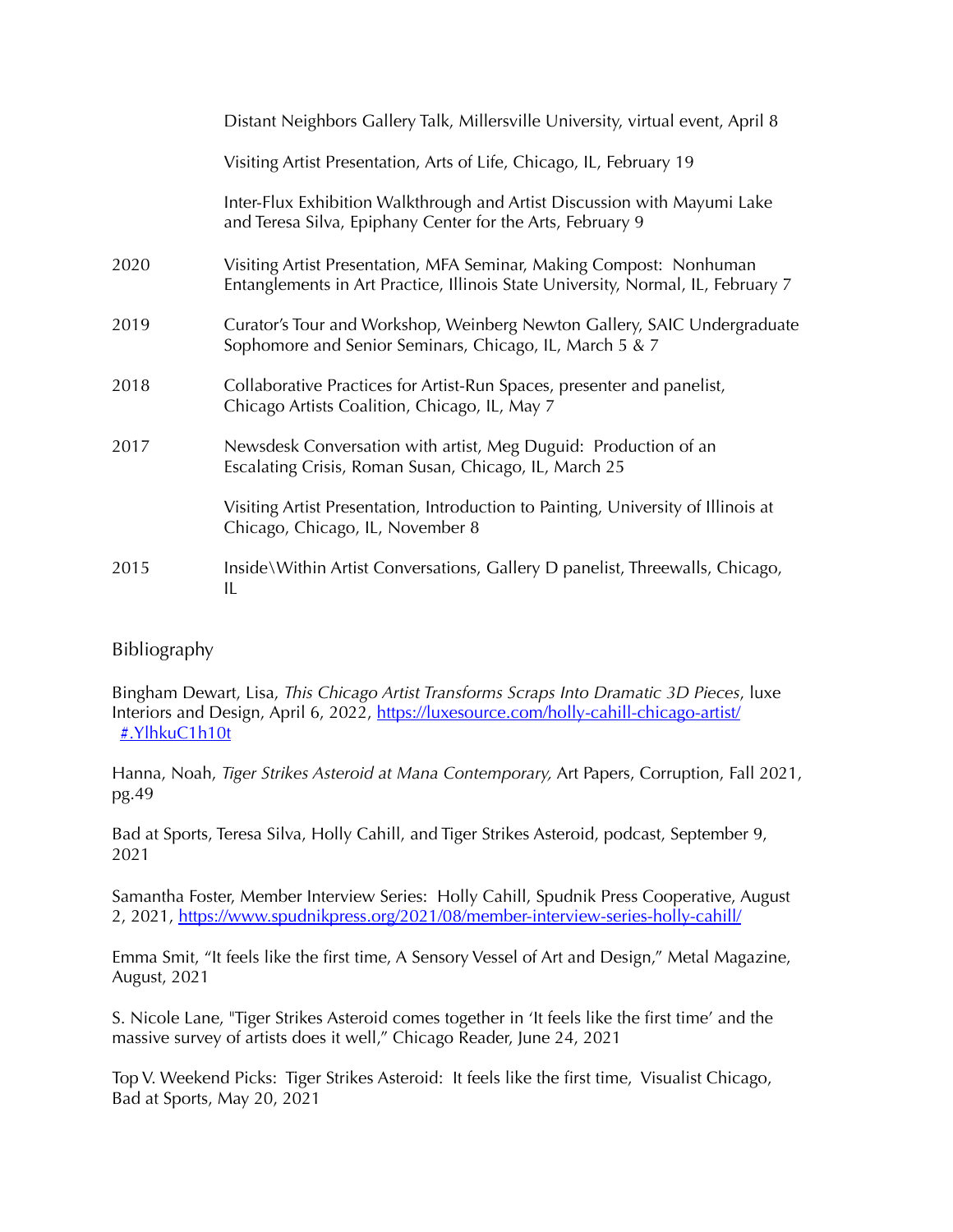Must See: Sliver at 65GRAND, Artforum, January, 2021

January Art Picks, Sixty Inches From Center, 2021

Top V. Weekend Picks: Inter-Flux, Visualist Chicago, Bad at Sports, November 5, 2020

Chester Alamo-Costello, "Propositions of a Female Craftsman," The Comp Magazine, February 2019, <http://www.thecompmagazine.com/holly-cahill/>

New American Paintings, Midwest Issue, No. 137, Juried by Dominic Molon, RISD Museum, 2018

Benjamin Sutton, How to Start and Sustain an Artist-Run Gallery, Artsy, August 28, 2018

Alison Reilly, "Tiger Strikes Asteroid: Anna Kunz and Michelle Wasson on Artist Run Spaces," Chicago Gallery News, August 30, 2017

"Holly Cahill's Illuminated Portals," Inside\Within, Februar[y, 2016, http://insidewithin.com/](http://insidewithin.com/holly-) [holly-](http://insidewithin.com/holly-) cahill/

Lori Waxman, "The Desires of Art," Chicago Tribune, October 23, 2014

The Child Alberta, Setup, Issue 3.5, Vancouver, Canada, Summer 2013

Carl Belz, "Studio Visit," The Open Studio Press, Volume 4, 2008

Johanna Zinecker, "Out in the Expanse," Bordercrossing Berlin, The Blackbird Press, Issue 2, June 2007

David Cohen, "The Seed Project," Artworld Digest Magazine, Seed Issue, 2007

Sara Pearce, "Rhythmic Abstracts: Two Women Attuned to Nature," The Cincinnati Enquirer, August 12, 2005

#### Publications as Author

*Backstory: A compilation of artist writings on works in Tiger Strikes Asteroid: It feels like the first time*, introduction to writings by Rachel de Cuba, Cait Finley, Daniel Johnson, Julia Klein, Alex Paik and Fred Schmidt-Arenales, October 17, 2021 [https://www.manacontemporary.com/editorial/backstory-a-compilation-of-artist-writings-on](https://www.manacontemporary.com/editorial/backstory-a-compilation-of-artist-writings-on-works-in-tiger-strikes-asteroid-it-feels-like-the-first-time/)[works-in-tiger-strikes-asteroid-it-feels-like-the-first-time/](https://www.manacontemporary.com/editorial/backstory-a-compilation-of-artist-writings-on-works-in-tiger-strikes-asteroid-it-feels-like-the-first-time/)

*"Painter, &" at the Hyde Park Art Center*, Chicago Artist Writers, February 3, 2019 <https://chicagoartistwriters.com/deborah-boardman-painter-at-the-hyde-park-art-center/>

*Strategies for Reconstruction*, exhibition essay for Rebuilding the Present, January 18, 2019

*Waves to Come,* exhibition essay for Waterworld, March 8, 2018